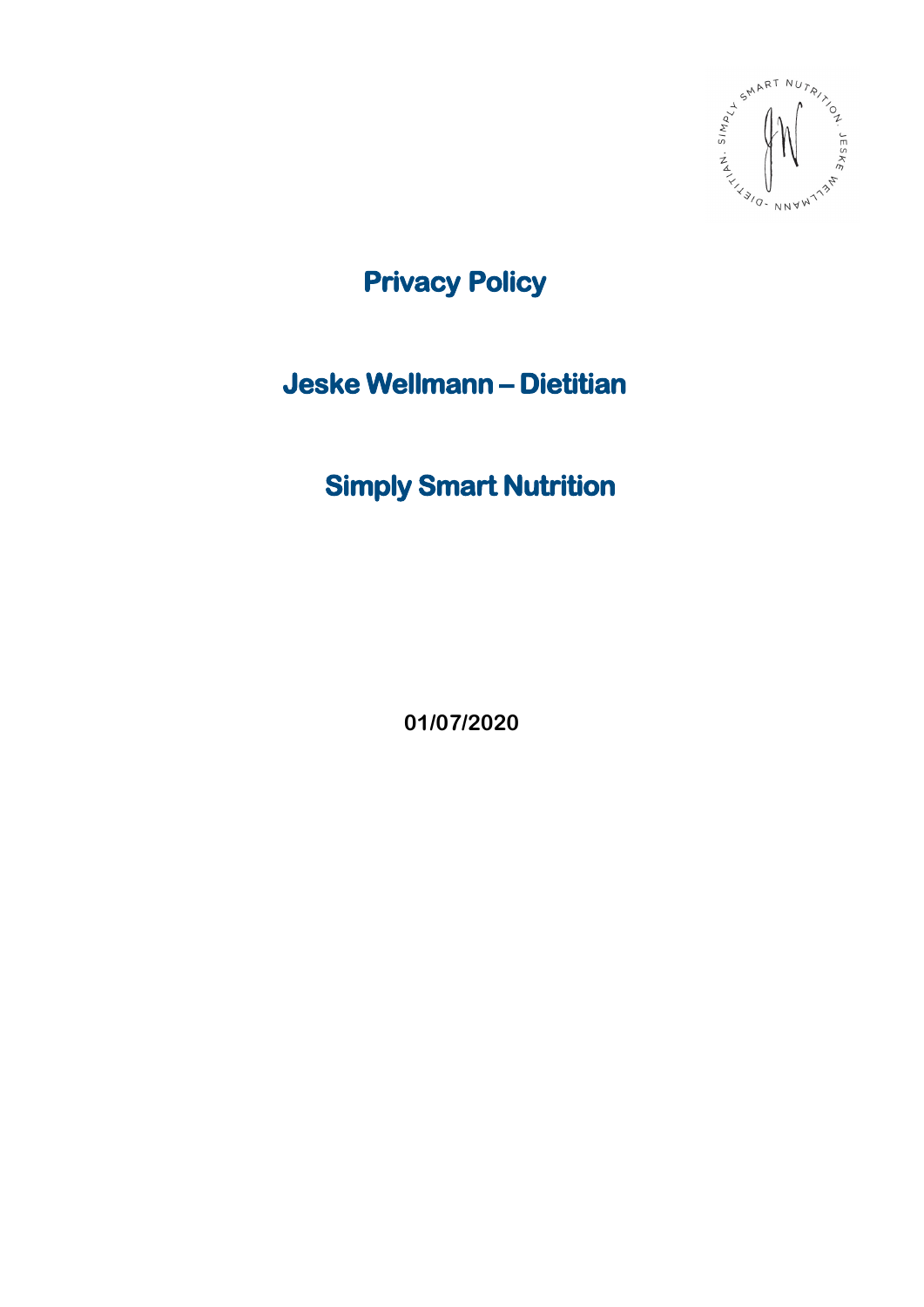# **1 Table of Contents**

| 5.1 |                                                            |  |  |
|-----|------------------------------------------------------------|--|--|
| 5.2 |                                                            |  |  |
| 5.3 |                                                            |  |  |
| 5.4 |                                                            |  |  |
| 5.5 |                                                            |  |  |
| 5.6 | Withdrawal of your consent to processing your information4 |  |  |
| 5.7 |                                                            |  |  |
| 5.8 |                                                            |  |  |
| 5.9 |                                                            |  |  |
| 6.1 |                                                            |  |  |
| 6.2 |                                                            |  |  |
| 6.3 |                                                            |  |  |
| 7.1 |                                                            |  |  |
| 7.2 |                                                            |  |  |
|     | 7.2.1                                                      |  |  |
|     | 7.2.2                                                      |  |  |
|     | 7.2.3                                                      |  |  |
|     | 7.2.4                                                      |  |  |
|     | 7.2.5                                                      |  |  |

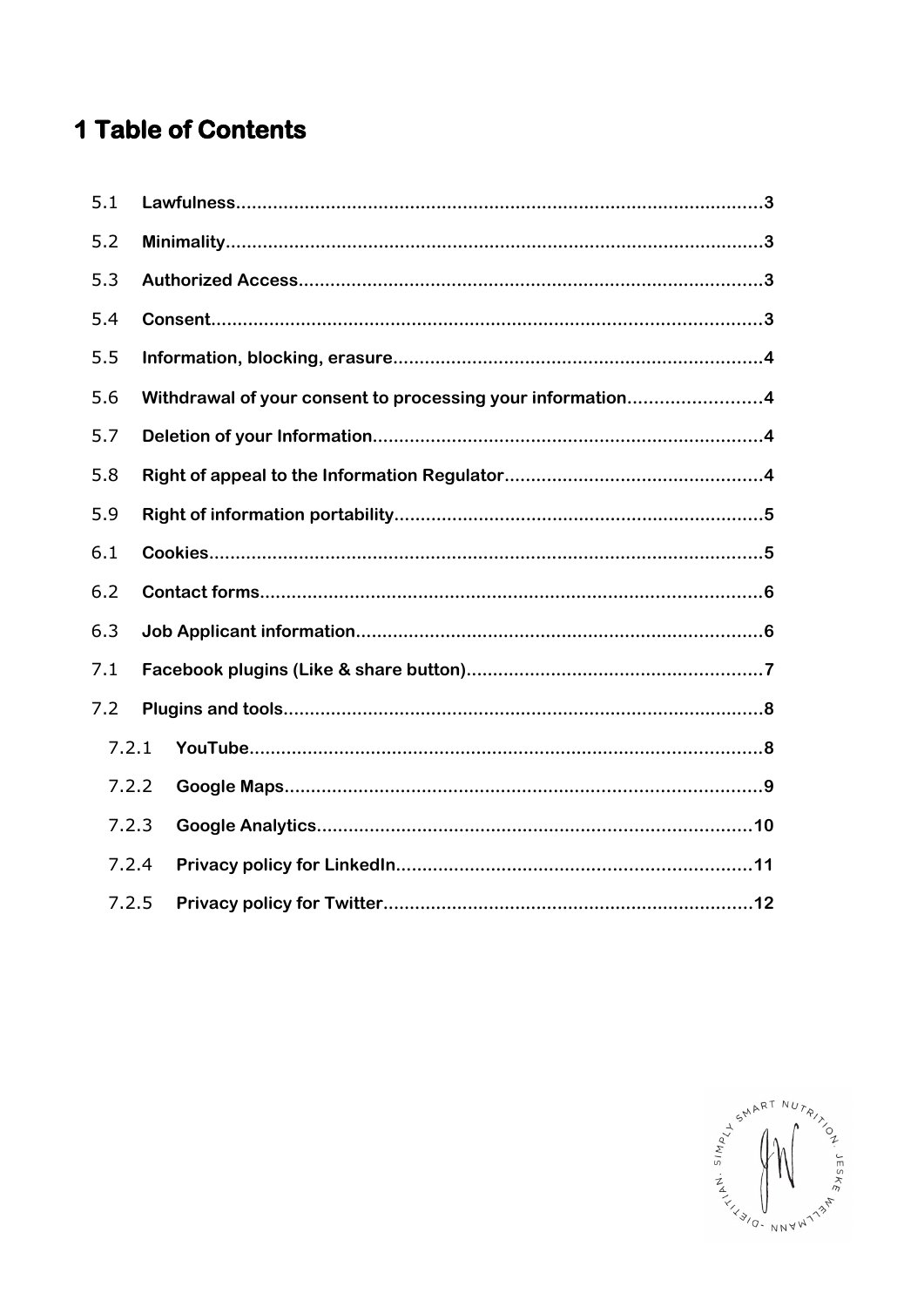## **2 General Information**

**This policy is specific to Jeske Wellmann – Dietitian (Simply Smart Nutrition), (the "Responsible Party").**

**The following information describes what happens with personal information provided to the responsible party either while visiting our website, or during the course of normal business operations. Personal information is data which could be used to identify you as a person, as described in the Protection of Personal Information Act, 4 of 2013.**

**The Protection of Personal Information Act can be accessed at https:// www.justice.gov.za/inforeg/docs/InfoRegSA-POPIA-act2013-004.pdf**

**The information collected by The Responsible Party, and the process to access this information is contained in the PAIA Manual which is accessible on www.wellmann.co.za or on request by email [policy @wellmann.co.za](mailto:policy@wellmann.co.za).**

### **3 Information Privacy**

**Jeske Wellmann – Dietitian (Simply Smart Nutrition) takes the protection of your personal information very seriously. We respect the confidentiality of this information and act according to the relevant regulations on information security as well as this privacy policy.**

**If you use this website, various personal information may be collected. Information transmission via the internet (e.g. email communication) can be subject to security vulnerabilities, and it is not possible to completely protect the information against access by third parties. Nonetheless, Jeske Wellmann – Dietitian (Simply Smart Nutrition) adheres to recognized information security practices in order to secure this information.**

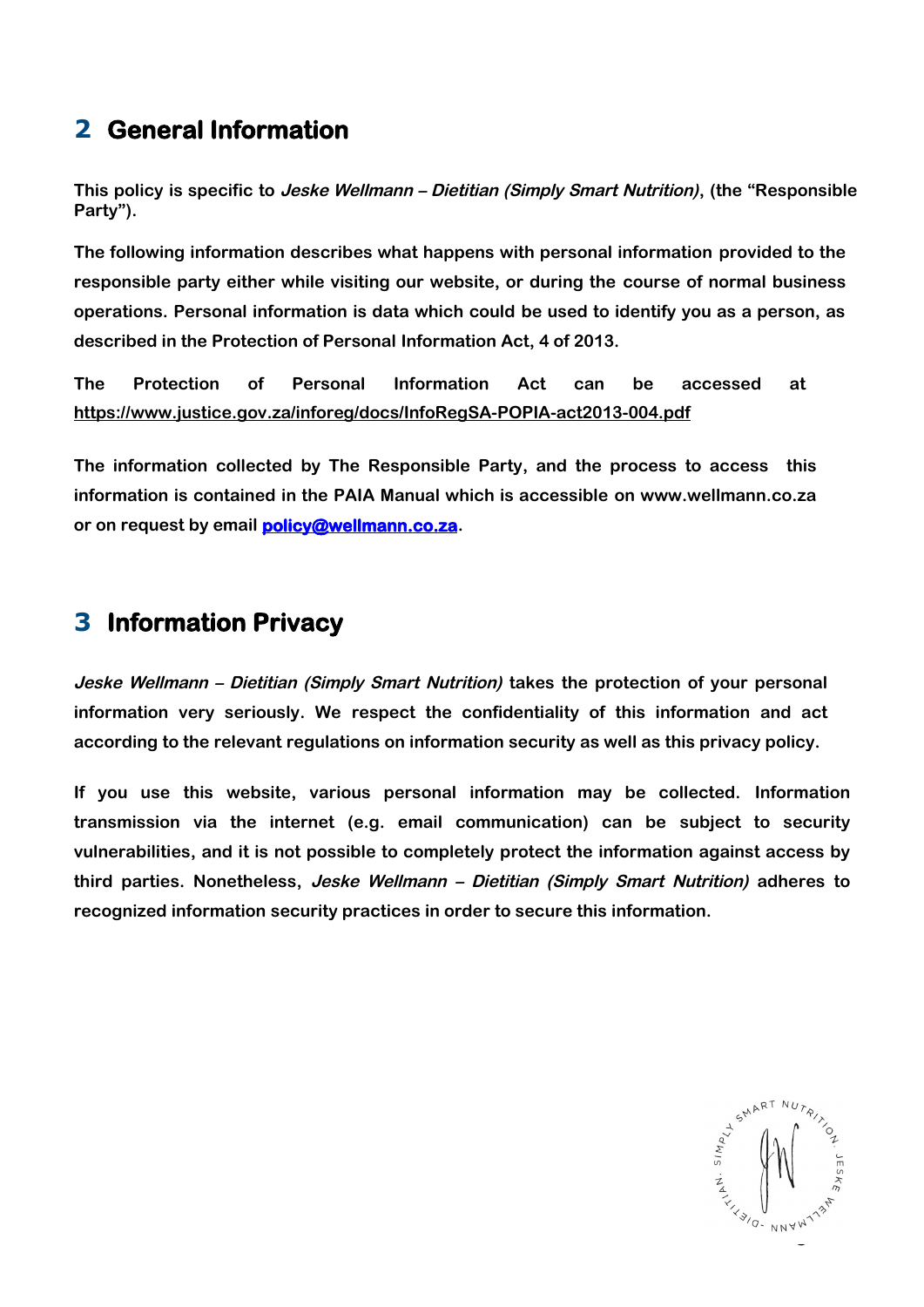### **4 Reference to the responsible authority**

**The responsible authority for Personal Information management at Jeske Wellmann – Dietitian (Simply Smart Nutrition) is:**

 **The Information Officer Jeske Wellmann policy@wellmann.co.za**

| <b>Business address:</b><br>21 Highland avenue<br><b>Bryanston Ext 8</b><br>Johannesburg<br>2191<br>or<br><b>Sandton Medi Clinic</b><br>Main road<br>Randburg | <b>Postal address:</b><br>21 Highland avenue<br><b>Bryanston Ext 8</b><br>Johannesburg<br>2191 |
|---------------------------------------------------------------------------------------------------------------------------------------------------------------|------------------------------------------------------------------------------------------------|
|---------------------------------------------------------------------------------------------------------------------------------------------------------------|------------------------------------------------------------------------------------------------|

**The responsible authority is the natural person or legal entity which alone or jointly with others determines the purposes and means of the processing of personal information (e.g. name, email address, etc.).**

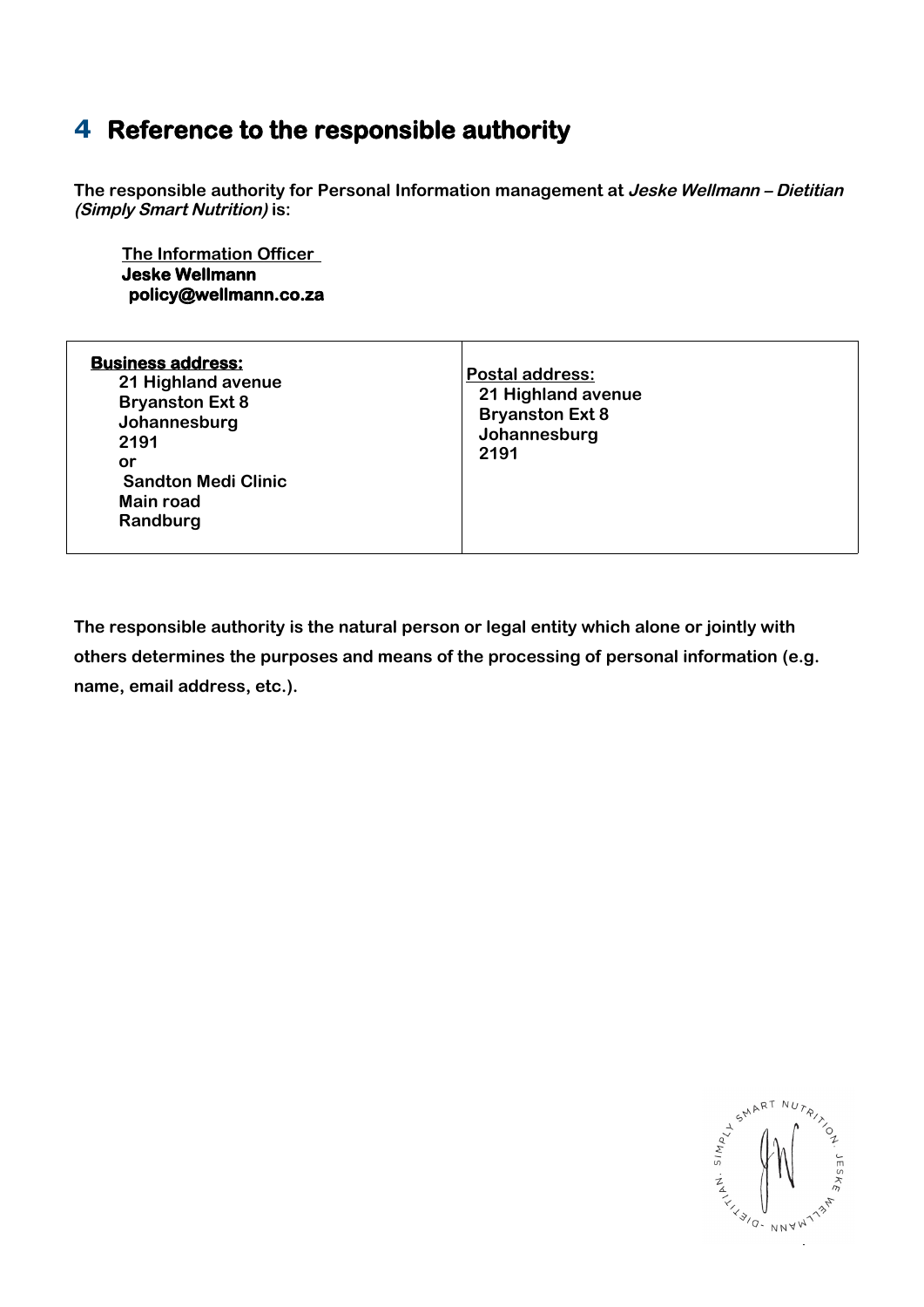### **5 Policy Statements**

**The Responsible Party commits to the following behaviors when collecting, processing, sharing, archiving or deleting your information.**

#### **5.1 Lawfulness**

**The Responsible Party will only collect and process personal information in accordance with the prescripts of law.**

#### **5.2 Minimality**

**The Responsible Party will only collect and process information that is justified for defined business purposes, or for the conclusion or performance of a contract.**

#### **5.3 Authorized Access**

**Only The Responsible Party staff that are authorized to view or process your information in the course of their duties will be granted access to do so.**

#### **5.4 Consent**

**Where possible, The Responsible Party will obtain explicit, or implicit consent for the collection of information.**

**The voluntary provision of information to The Responsible Party on this website, or in the course of business operations is deemed to constitute implicit consent for the processing of this information.**

#### **5.5 Information, blocking, erasure**

**You may, at any time, request information regarding the use of your personal information. The request must be made via the processes described in the PAIA Manual, as specified above.**

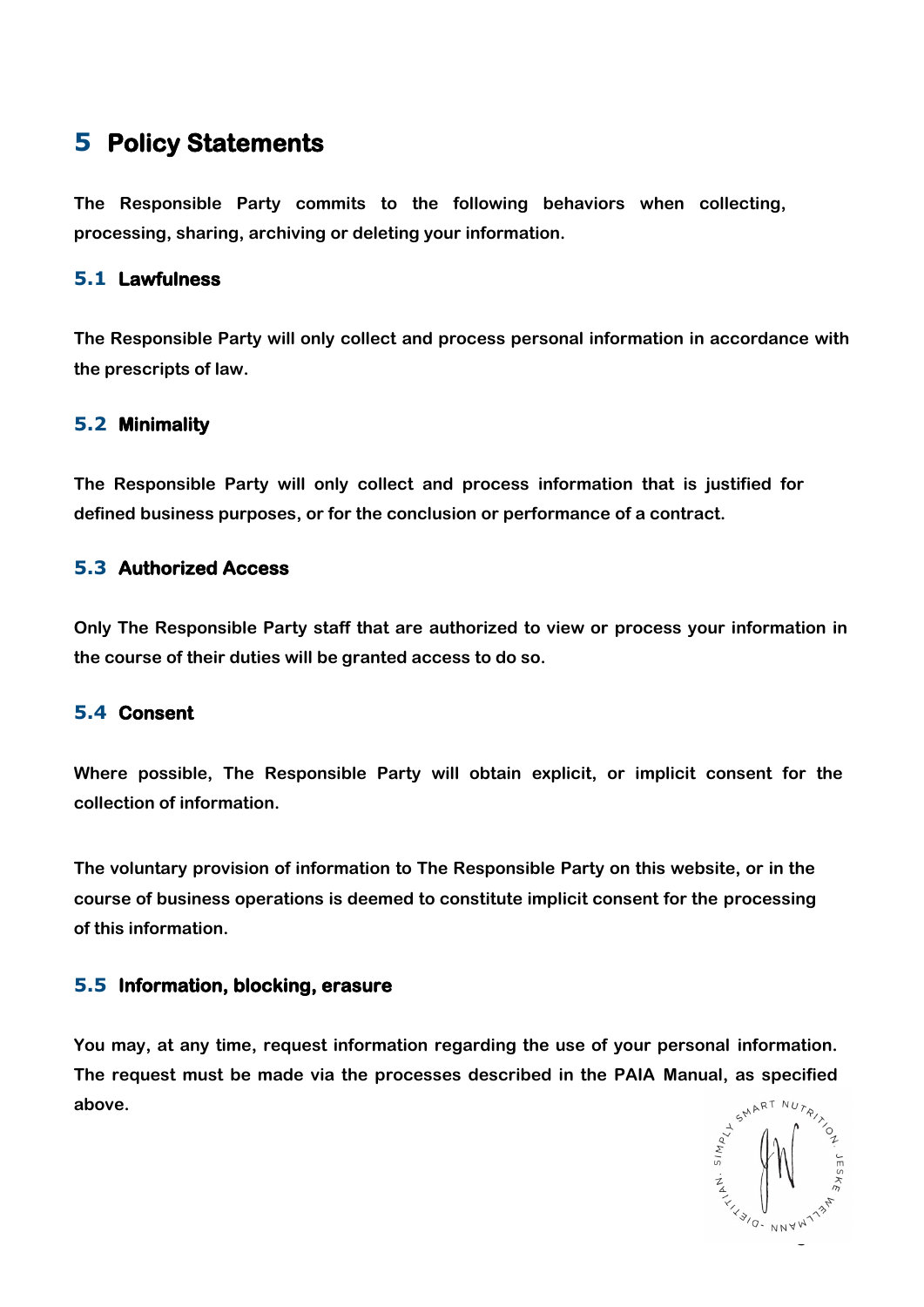#### **5.6 Withdrawal of your consent to processing your information**

**You may, at any time, object to the usage of the information, or revoke consent given regarding the processing of your information. The request must be made via the processes described in the PAIA Manual, as specified above.**

**The legality of the information already processed before the withdrawal is not affected by the withdrawal.**

#### **5.7 Deletion of your Information**

**The Responsible Party will only retain your information for as long as it is required to effect a business purpose, or to satisfy legislative or regulatory requirements. Information will then be deleted in accordance with recognized practice.**

#### **5.8 Right of appeal to the Information Regulator**

**In case of violations of information protection provisions, you may appeal to the Information Regulator at inforeg@justice.gov.za.**

#### **5.9 Right of information portability**

**You have the right to request to have any information we process automatically on the basis of your consent, or in the performance of a contract, handed over to you or a third party in a common machine-readable format. The processes to request this are described in the PAIA Manual, as specified above.**

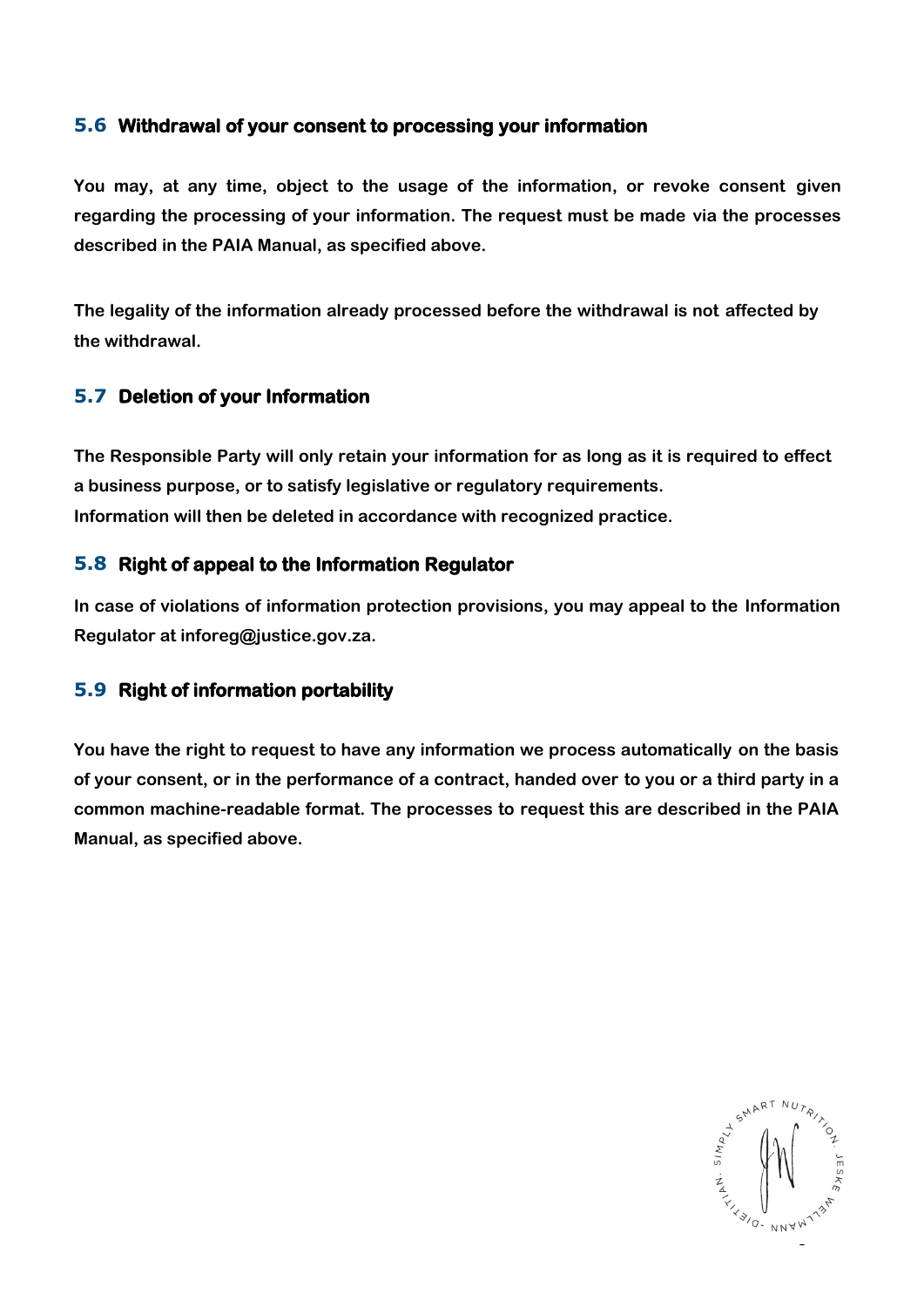### **6 Information collection on our website**

#### **6.1 Cookies**



**We use cookies to make our website more user-friendly, effective and secure. Cookies are small text files which are placed on your computer and saved by your browser. Cookies do not cause any harm to your computer and do not contain any viruses.**

**Most of the cookies we use are so-called "Session-Cookies". They will be deleted automatically after your visit. Other cookies remain saved on your device until you delete them. These cookies enable us to recognize your browser at your next visit.**

**Our cookies do not facilitate the collection or processing of personal information without your consent.**

**You can set your browser to inform you whenever a cookie is placed and only allow the reception on a case-by-case basis, only for certain cases or generally prohibit cookies. You can also set your browser to automatically delete cookies when quitting your browser. If you deactivate the use of cookies in general, the functionality of this website may be restricted.**

#### **6.2 Contact forms**

**If you use our contact forms to send an enquiry, the enquiry and the contact information you supplied in that enquiry will be saved to process your enquiry and for any follow-up questions. We will not share this information with third parties without your consent.**

**The information entered in the contact form will remain in our systems until you ask us to delete it, revoke your consent for saving it or until the purpose of saving the information is rendered obsolete (e.g. after your enquiry is completed). Mandatory legal provisions – especially retention periods – remain unaffected.**

#### **6.3 Job Applicant information**

**We collect and process personal information of applicants with the purpose of executing the application process. The processing can happen electronically.**

**This is especially the case, if an applicant has provided his/her application documents**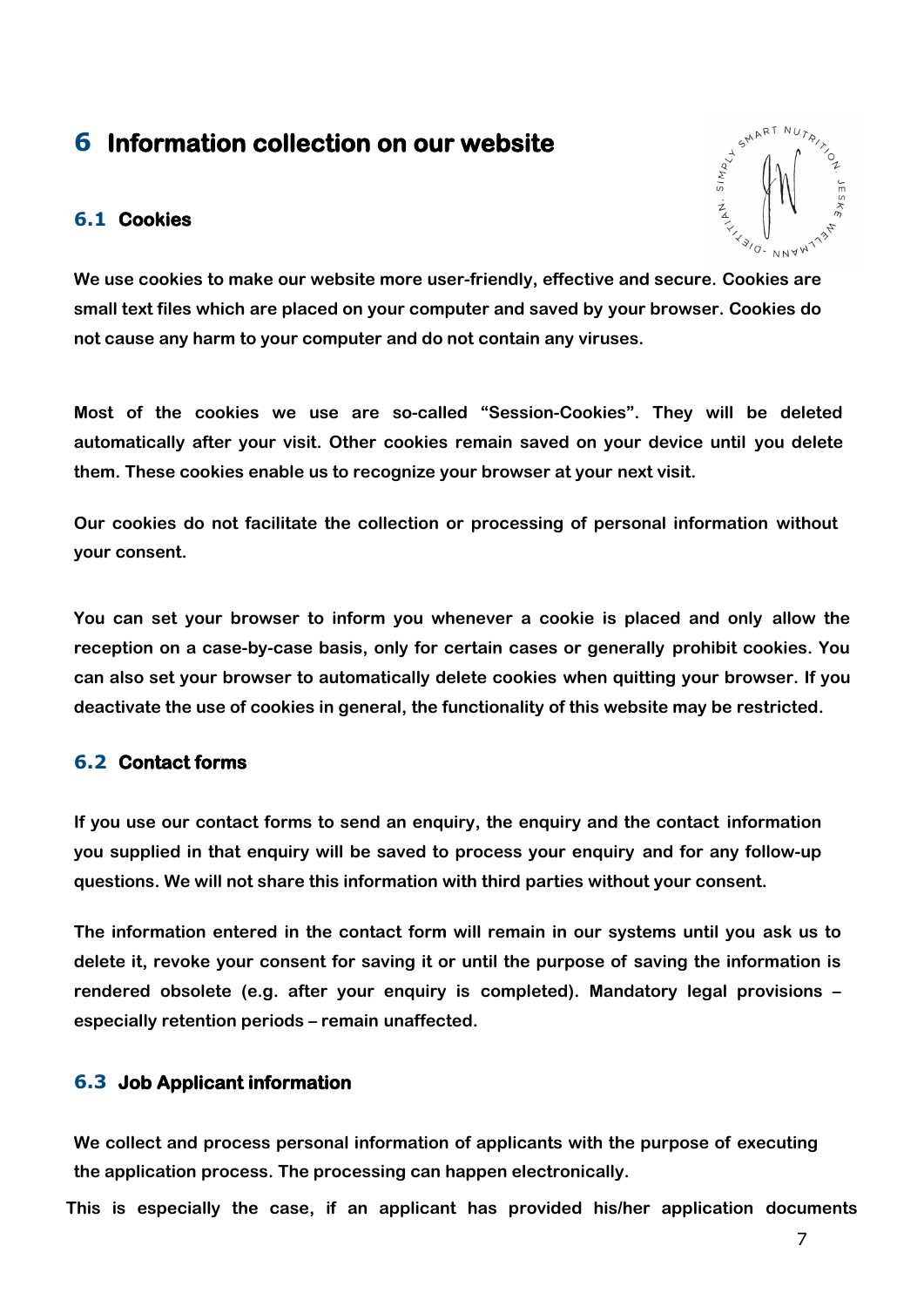**electronically, e.g. via email or via a contact form on the website.**

**If the application results in an employment contract, all transmitted information is saved in compliance with the legal provisions to process the employment relationship.**

**If the application does not result in an employment contract, the application documents will be deleted six months after the staffing process is finished, as long as no other legitimate interest of the person responsible for processing exists.**

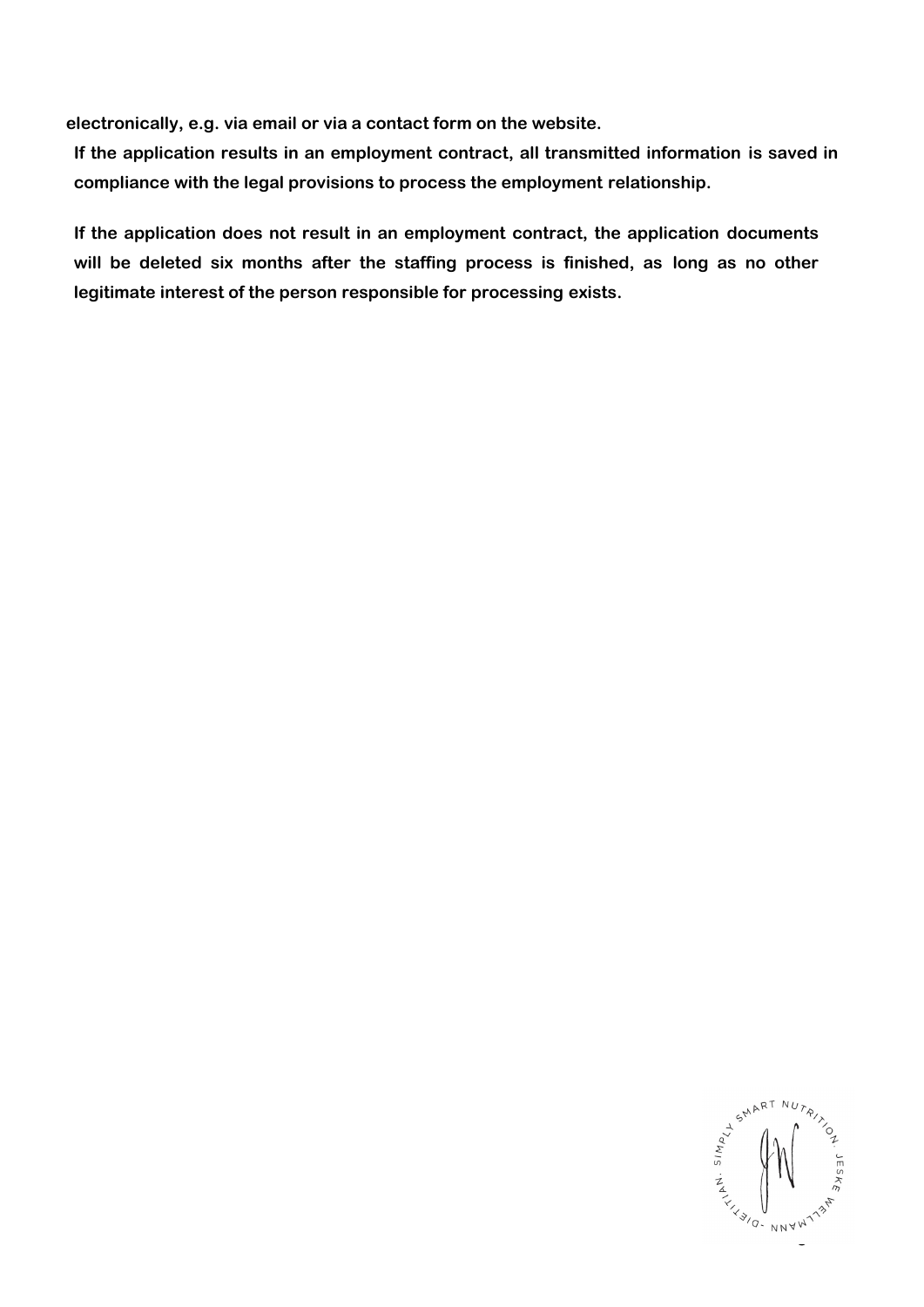# **7 Social media**

### **7.1 Facebook plugins (Like & share button)(only relevant if you connect to Facebook)**

**We integrated Plugins of the social network Facebook, provider Facebook Inc., 1 Hacker Way, Menlo Park, California 94025, USA, on our website. You can identify the Facebook plugins by the Facebook logo or the "like button" on our website. An overview of the Facebook plugins can be found here: https://developers.facebook.com/docs/plugins.**

**If you visit our page, the plugin establishes a direct connection between your browser and the Facebook server, allowing Facebook to receive the information that you visited our page with your IP address.**

**If you click the Facebook "like button" on our website, while being logged in to Facebook, you can link the content of our website on your Facebook profile.**

**Facebook can thereby match your visit on our pages to your user account. We would like to point out that we as the operator of this website are neither aware of the information which is submitted to Facebook nor do we have knowledge of the usage of the information by Facebook. Further information can be found in the Facebook privacy policy at: https:// www.facebook.com/policy.php**

**If you do not want Facebook to match your visit of our website with your Facebook user account, please log out of your Facebook user account before visiting our website.**

### **7.2 YouTube (only relevant if you link to Youtube)**

**Our website uses plugins from the Google-operated website YouTube. Youtube is provided by: YouTube, LLC, 901 Cherry Ave., San Bruno, CA 94066, USA. If you visit one of our pages which contains a YouTube plugin, a connection to the YouTube servers is established telling the YouTube server which of our pages you visited.**

**If you are simultaneously logged in to your YouTube account you enable YouTube to directly assign your surfing behaviour to your personal profile. This can be avoided by logging out of your YouTube account.**

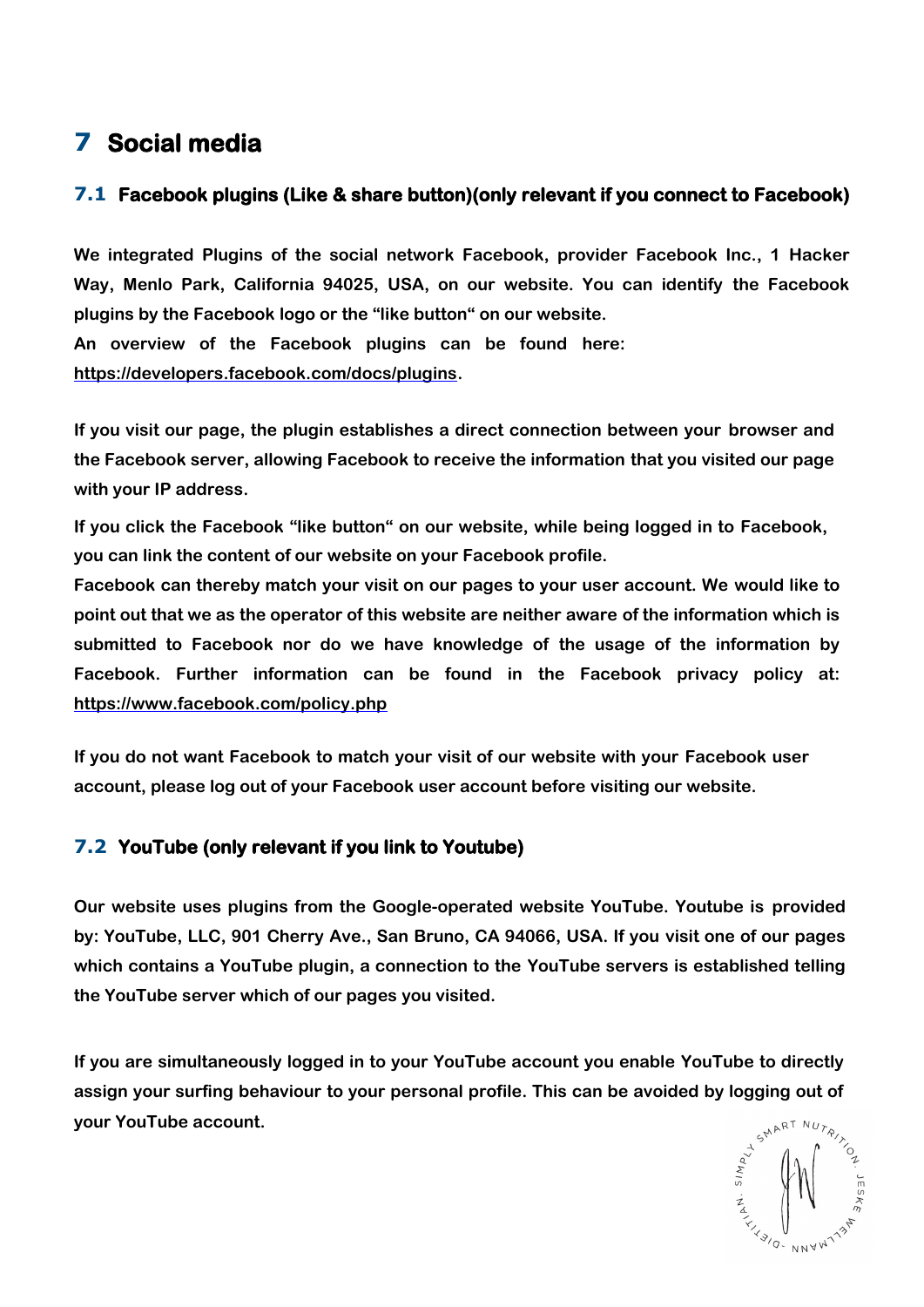**Further information regarding the user information usage of YouTube can be found in the YouTube privacy policy at: https://policies.google.com/privacy?hl=en-US**

### **7.2.1Google Maps (only relevant if you use Google maps)**

**This website uses the Google Maps map service via an API. Google Maps is provided by Google Inc., 1600 Amphitheatre Parkway, Mountain View, CA 94043, USA. To enable the functionality of Google Maps, it is required to save**

**your IP address. This information is generally transmitted and saved on a Google server in the USA. The Responsible Party has no influence over this information transmission.**

**Further information regarding the user information usage of Google Maps can be found in the Google privacy policy**

**at: [https://policies.google.com/privacy?hl=en-US.](https://policies.google.com/privacy?hl=en-US)**

### **7.2.2Google Analytics (only relevant if your hoster links to Google Analytics)**

**This website uses Google Analytics offered by Google Inc. (1600 Amphitheatre Parkway Mountain View, CA 94043, USA) to analyse user behaviour on our website.**

**Google Analytics uses "Cookies" – small text files, which are saved on your computer. The information collected by the cookies is generally transmitted and saved to a Google server in the USA.**

**This website uses the anonymizeIp function. The users IP address is shortened, ensuring that the visitor is not personally identifiable. Within the framework of the agreement on information processing which the website provider has made with Google Inc., Google creates analyses of the users website activity and behaviour with the collected information, and provides The Responsible Party with services connected to internet usage.**

**If you do not want to have the cookie saved on your device, you can disable it in the preferences of your browser. However, we cannot ensure that you can access all functions without any limitations if your browser does not accept cookies.**

**Furthermore, you can use a browser plugin to prevent Google Inc. from obtaining and**